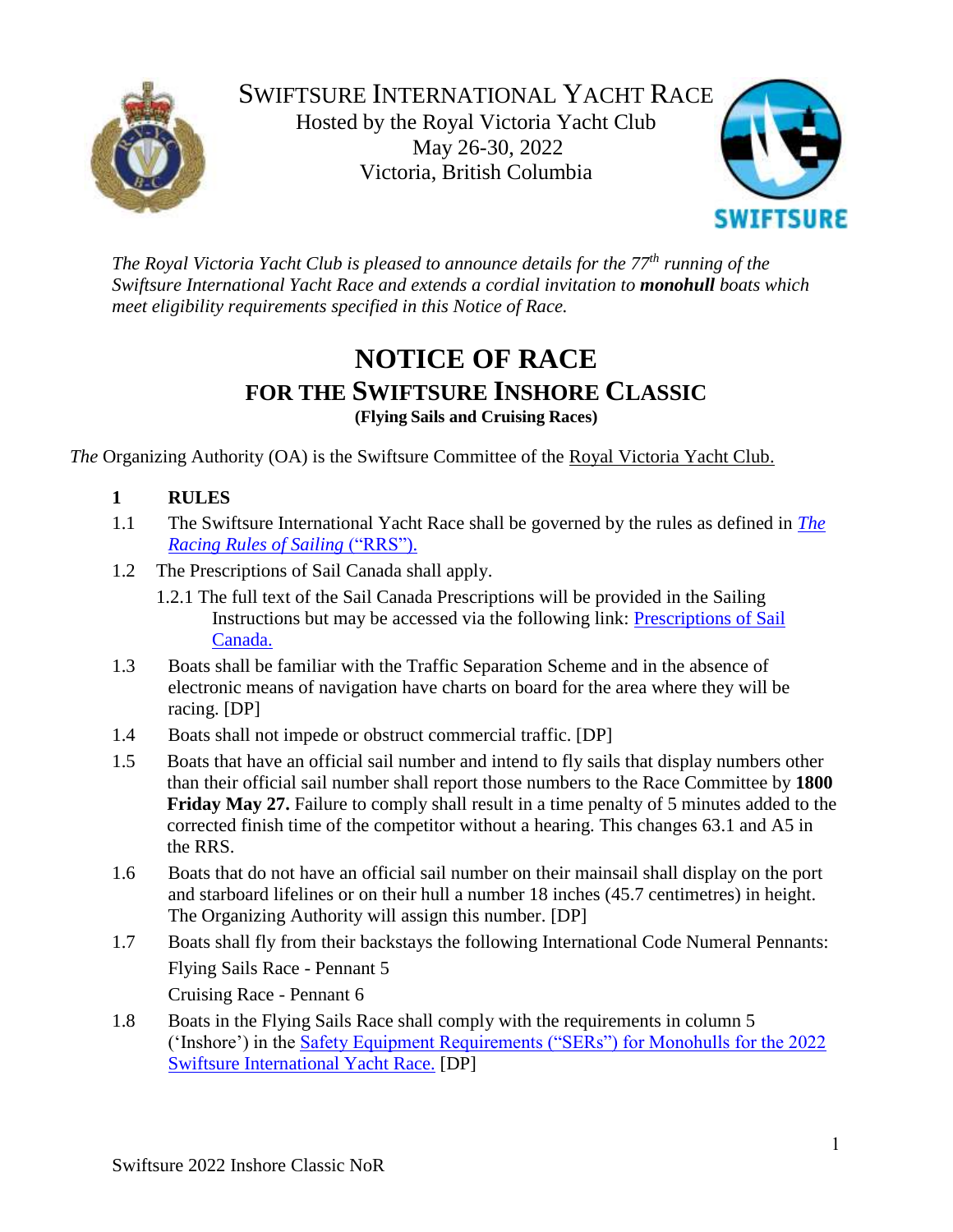- 1.9 Boats in the Cruising Race shall comply with the safety equipment requirements of the regulatory authority of their country of residence (e.g., US Coast Guard, Transport Canada). [DP]
- 1.10 RRS Appendix  $T -$  Arbitration will apply except that  $T1(b)$  is modified to read: The post-race penalty shall be 30% of the difference between the corrected time of the first boat and the corrected time of the last boat in the boat's division, to a maximum of 15 minutes, added to the corrected finish time of the boat accepting the penalty.

## **2 ADVERTISING**

Boats may be required to display advertising chosen and supplied by the Organizing Authority.

#### **3 ELIGIBILITY AND ENTRY**

- 3.1 Entry is open to all monohull boats which meet the Safety Equipment Requirements identified in 1.8 and 1.9 of this Notice of Race.
- 3.2 *Flying Sails Race:*
	- 3.2.1 Boats shall have a valid PHRF certificate.
	- 3.2.2 The Swiftsure International Yacht Race is a Pacific Handicap Racing Fleet of the Northwest (PHRF-NW) event. Monohull boats with a PHRF-BC or PHRF rating from elsewhere in North America will be normalized to be consistent with the PHRF-NW database by the Royal Victoria Yacht Club's handicapper at no charge.
	- 3.2.3 In the event that a boat's PHRF-NW or PHRF-BC rating has been changed after the entry has been accepted, the Organizing Authority shall be advised by emailing [registrar@swiftsure.org.](mailto:registrar@swiftsure.org) No rating changes will be accepted after **1700 on Friday May 20.**
	- 3.2.4 In order to ensure ratings are confirmed for the **May 20 deadline** it is highly recommended that Race Registrants apply for or renew their membership in their respective handicap association early, preferably prior to **March 31, 2022**.
- 3.3 *Cruising Rac*e:
	- 3.3.1 There will be Flying Sails and Non-Flying Sails classes
	- 3.3.2 Boats that have a valid PHRF-NW rating will race under that handicap and boats with a PHRF-BC or PHRF rating from elsewhere in North America will be normalized with the PHRF-NW database by Royal Victoria Yacht Club's handicapper at no charge.
	- 3.3.3 Boats that do not have a valid PHRF certificate will be assigned a PHRF rating for the purposes of this race at no charge.
- 3.4 Boats in the Flying Sails Race and each of the classes in the Cruising Race may be split into divisions. Preliminary division assignments will be made and posted on the Swiftsure website under the Registration tab - Registered yachts, by **0800 Monday May 23** but will not be made final until **1800 Friday May 27**.
- 3.5 Boats may enter by [registering online](http://www.swiftsure.org/registration/) beginning on Tuesday **March 1.**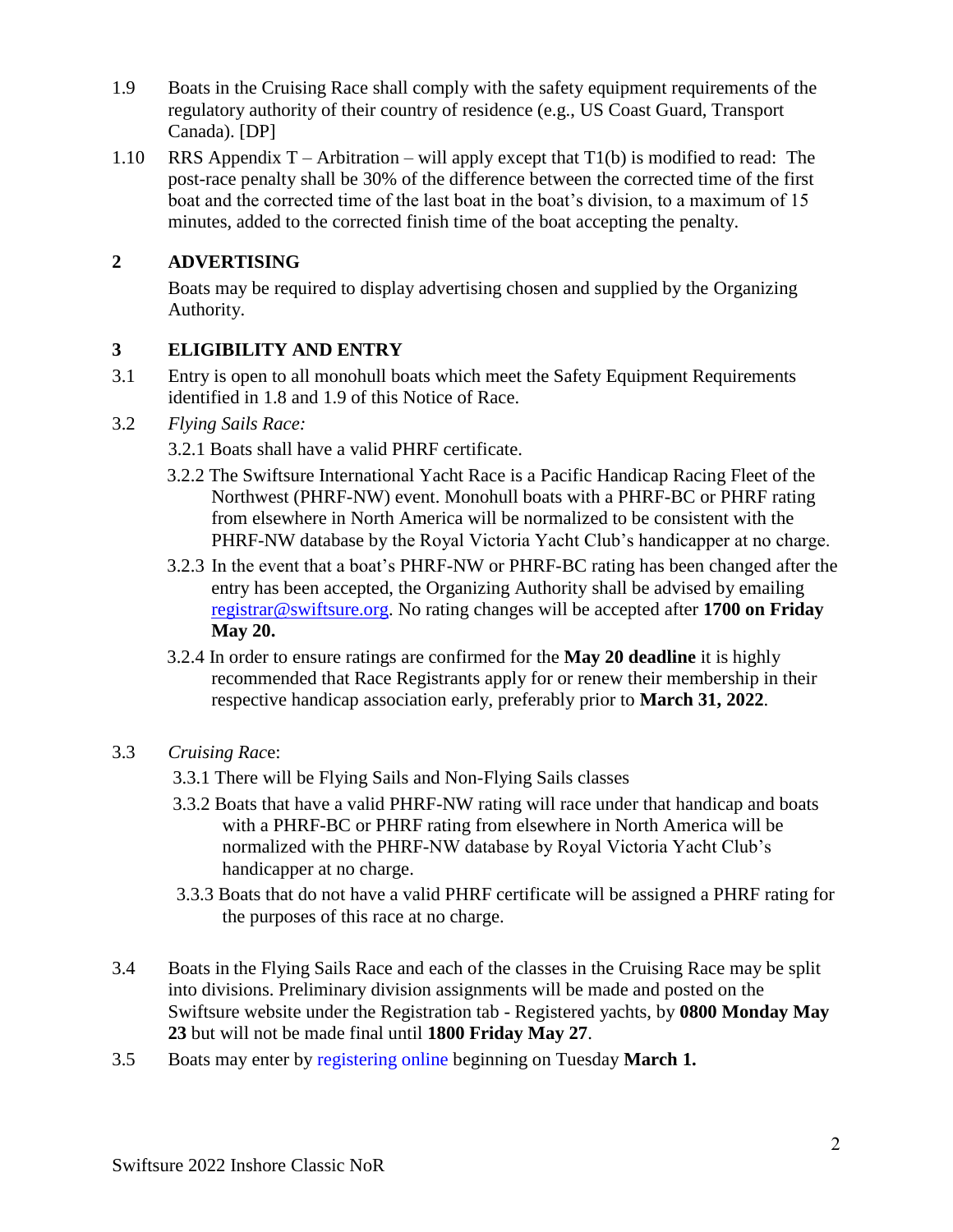- 3.6 The deadline for registering and payment of fees is **Friday May 20**. Late entries will be accepted subject to the sole discretion of the Organizing Authority.
- 3.7 The Swiftsure Registrar will notify entrants of acceptance or rejection, subject to verification of ratings and payment of the registration fee.
- 3.8 As a critical part of safety, boats shall provide an accurate crew list of all persons who will be aboard the boat during the race. Crew shall not name other persons on the yacht or in the race as their emergency contact. Crew updates and substitutions may be made online. The Sailing Instructions will indicate how to advise of any crew changes made after checking in at Swiftsure Centre. [DP]
- 3.9 Each registered Person-in-Charge, or their representative, is required to check-in at the Swiftsure Centre in Victoria no later than **1800 Friday May 27**. During check-in the boat's moorage location will be recorded, the crew list verified, and the race package will be picked up.
- 3.10 For the purposes of scoring, a boat is not considered an entry until all fees are paid, the entry form and rating have been accepted by the Registrar, and the check-in process described in section 3.9 of this Notice of Race have been completed.
- 3.11 A request to change the race in which a boat has been registered must be made in writing or email to [registrar@swiftsure.org,](mailto:registrar@swiftsure.org) and accepted, before **noon on Friday May 27** and shall be subject to approval by the Organizing Authority at the Swiftsure Centre. Requests made **and accepted** by midnight **Tuesday May 24** will be incorporated in the competitors list supplied to competitors. Requests made and accepted between **midnight Tuesday May 24** and **noon on Friday May 27** will be posted on the Official Notice Board at Swiftsure Centre and on the Swiftsure homepage under Race Info.
- **4 FEES**
- 4.1 **Early Bird**: if received **on or before** midnight **Friday April 29** the entry fee is **CAD \$3.00** per foot LOA or **CAD \$63.00** for boats with an overall length of 21 feet or less (6.4 metres or less). Federal GST of 5% will be added.
- 4.2 **Regular**: if received on or after **Saturday April 30** the entry fee is **CAD \$4.40** per foot LOA or **CAD \$92.40** for boats with an overall length of 21 feet or less (6.4 metres or less). Federal GST of 5% will be added.
- 4.3 Credit card payments made via PayPal will be automatically exchanged from US to Canadian dollars during the credit card transaction.
- 4.4 The entry fee payment may be made via PayPal or Royal Victoria Yacht Club member account.
- 4.5 Refunds, less \$20.00, will be given if the Registrar is advised of Cancellation of Registration prior to **midnight Friday May 20**. At the sole discretion of the Organizing Authority refunds, less \$20, may be given if Withdrawal from the race for exceptional circumstances is advised from between **May 21** and **1800 May 27**.

# **5 SCHEDULE**

- 5.1 Entry deadline and rating changes: **Friday May 20**
- 5.2 Registered skipper's check-in and collect their race packages at Swiftsure Centre: 1400 to 1800 on **Thursday May 26** 1000 to 1800 on **Friday May 27**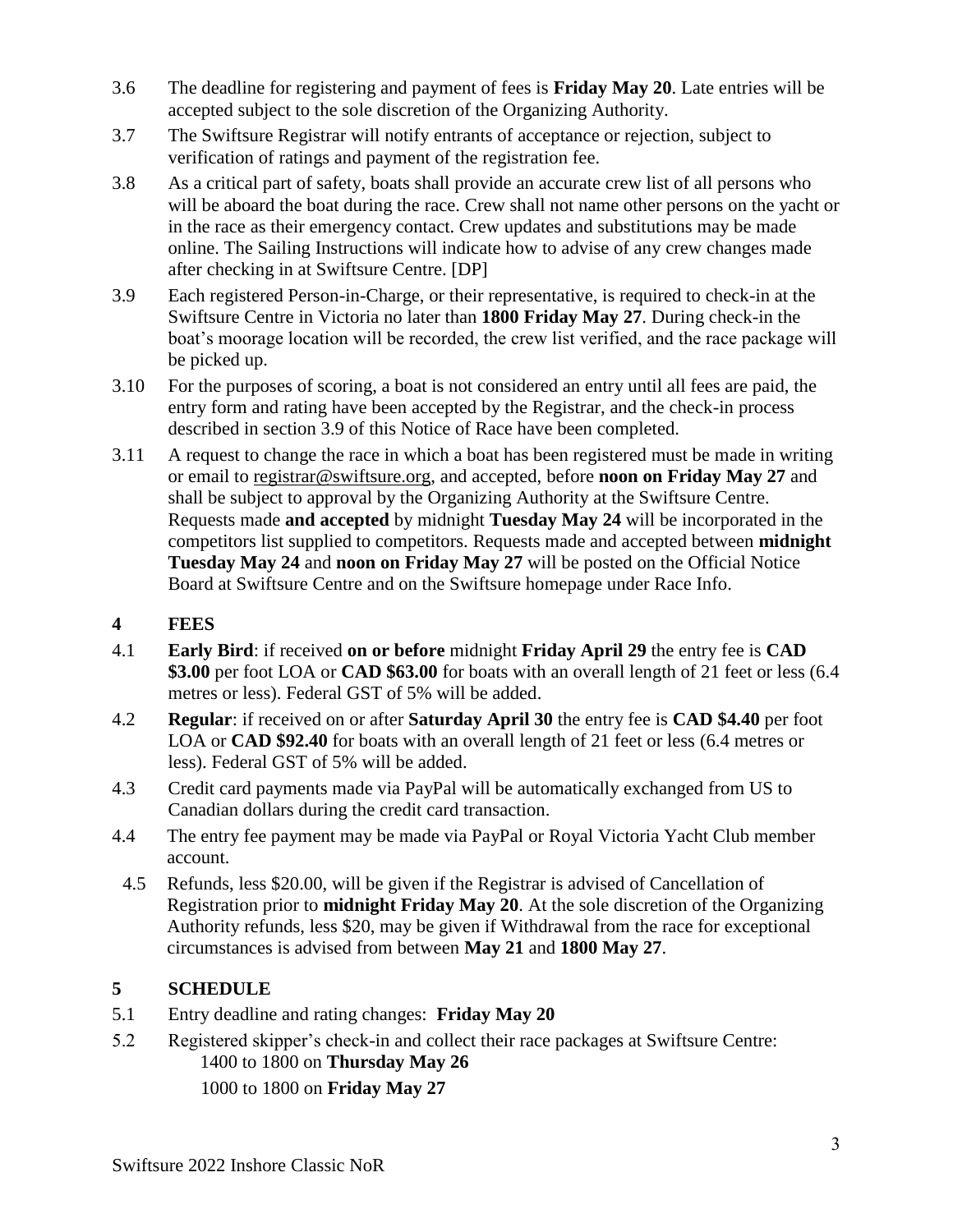- 5.3 The Skippers Meeting, Swiftsure 2019 Four Long Courses Awards Ceremony, Weather and Current Briefing plus a Technical Training session by Mike Turner (World Sailing International Judge) will be held between **1400 and 1730 on Friday May 27** at a venue yet to be determined. Additional details will be available at [Racer Key Dates](http://www.swiftsure.org/race-key-dates/) on the Swiftsure website after **May 1, 2022**.
- 5.4 Swiftsure racers pre-race parties: See [Racer Key Dates](http://www.swiftsure.org/race-key-dates/) available on the Swiftsure website after May 1, 2022.
- 5.5 Start of Swiftsure International Yacht Race: **Saturday May 28** Warning signal will sound at 0851, with the first race scheduled to start at 0900
- 5.6 *No host* barbecue and prize giving **Saturday May 28** – at the Royal Victoria Yacht Club in the late afternoon.

## **6 SAILING INSTRUCTIONS**

- 6.1 The Sailing Instructions will be available online after **Monday May 16** on the Swiftsure website at the Race Info, [\(Sailing Instructions](http://www.swiftsure.org/sailing-instructions/) 2022) page. Printed copies will be given to skippers when they check-in at Swiftsure Centre.
- 6.2 All amendments to the Sailing Instructions issued prior to **Friday May 20** will be provided in a printed addendum, and they will be posted on the Swiftsure website under the Race Info tab. From Wednesday **May 25** and thereafter, amendments to the Sailing Instructions issued on or after **Friday May 20** will be posted on the Swiftsure website [Official Notice Board.](http://www.swiftsure.org/official-notice-board/)

# **7 THE COURSES**

- 7.1 Racing will be from a starting line at Clover Point and will occur in the vicinity of Juan de Fuca Strait and the Victoria waterfront reaching from William Head to Trial Island and in the vicinity of Haro Strait, as far easterly as Beaumont Shoal and northerly to D'Arcy Shoals and Zero Rock and crossing a finish line located in Cadboro Bay near the Royal Victoria Yacht Club.
- 7.2 The course will be determined for each race and class after consideration of the weather predictions and tidal currents.
- 7.3 The Race Committee will use PHRF measurements as per rating certificates or as assigned by the Royal Victoria Yacht Club's handicapper, as applicable.
- 7.4 Subject to the number of entries, boats in each race and class will be split into divisions.

# **8 PENALTY SYSTEM**

RRS rule 44.3 will apply when a boat breaks a rule of part 2 or RRS 31 while racing. The penalty shall be 20% of the difference between the corrected time of the first boat and the corrected time of the last boat in the Division, to a maximum of 10 minutes, added to the corrected finish time of the boat accepting the penalty. This modifies RRS rule 44.3[c].

#### **9 SCORING**

The results will be calculated by Time on Distance.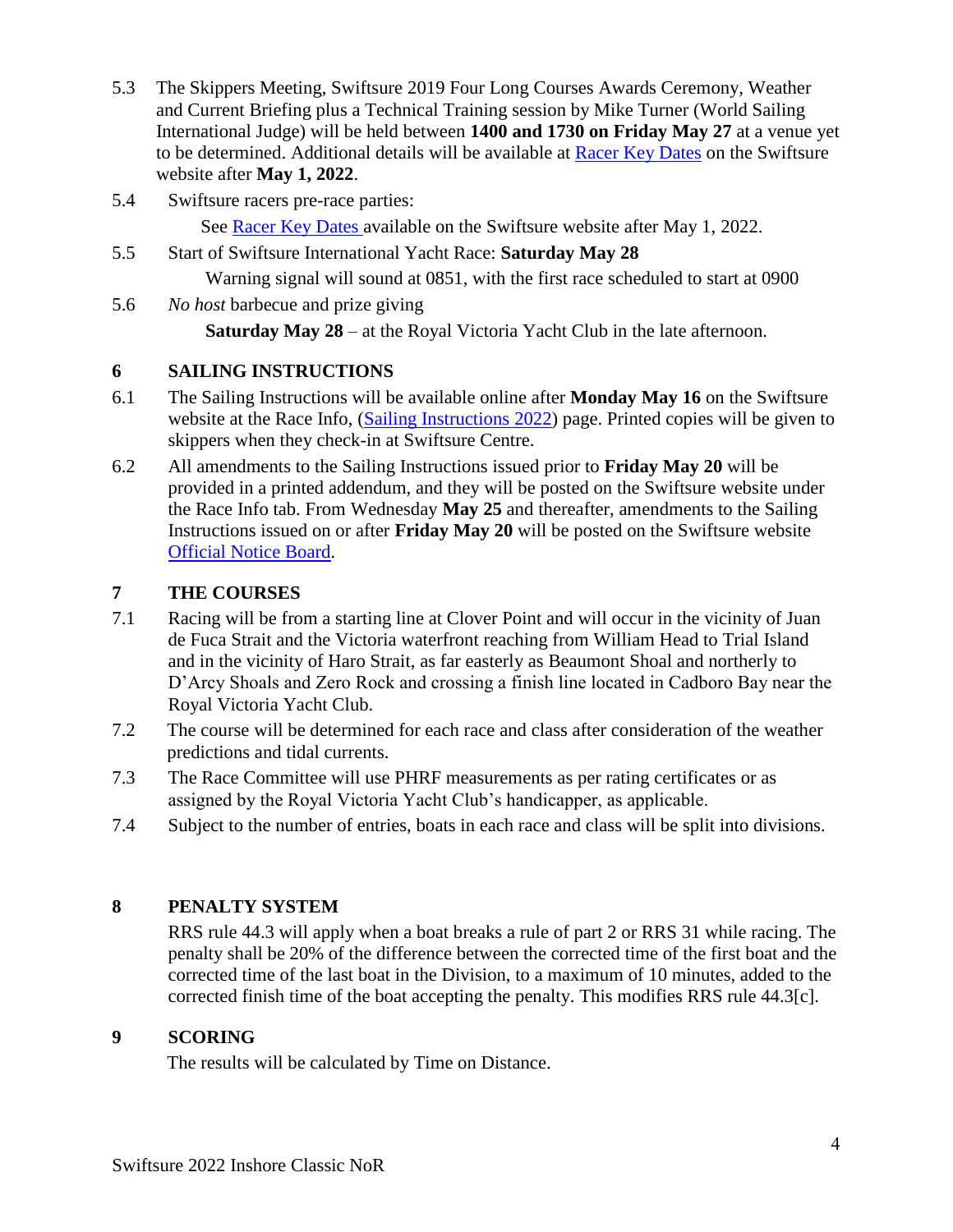## **10 MOORAGE**

- 10.1 There will be no moorage charge for race entrants from **noon on May 26 and on May 27** if moored at the Greater Victoria Harbour Authority Causeway Floats or Ship Point located in Victoria's Inner Harbour. To arrange for moorage up to and including **Wednesday May 25** contact the [Greater Victoria Harbour Authority](http://www.gvha.ca/marinas-facilities/marinas) (you will pay the Greater Victoria Harbour Authority directly for such moorage)**.**
- 10.2 After the race on **May 28**, overnight moorage for race entrants will be provided at no charge at the Royal Victoria Yacht Club in Cadboro Bay. Contact information for making these arrangements will be provided in the race package materials.

## **11 COMMUNICATION**

- 11.1 The transmission or receipt while racing of any communication for the direct or indirect benefit of an individual boat is prohibited, per RRS rule 41. Boats may receive weather information and fleet position information in any form, provided that the information is public and in a form that is available without charge. Communication, including electronic communications, required in order to comply with the Notice of Race and Sailing Instructions or for personal messages not related to a boat's performance in the race is permitted.
- 11.2 The Race Committee will be using marine VHF to communicate with boats.
- 11.3 Every boat shall have on-board during the race at least one designated cellular or satellite phone which can be used as a backup in case of VHF communications failure.

#### **12 PRIZES**

- 12.1 **Division Winners**  A prize of first will be awarded in a division of 5 boats: prizes of first and second in a division of 6 to 10 boats, and prizes of first, second, and third in a division of more than 10 boats. The minimum entry required to form a separate division shall be 5 boats, except by special decision of the Organizing Authority. If a division of less than 5 boats is established, a prize of first will be awarded.
- 12.2 **Flying Sails Race --** A trophy for the First Overall will also be awarded.

#### **13 DISCLAIMER OF LIABILITY**

- 13.1 The Royal Victoria Yacht Club, the Swiftsure Committee, and their respective organizers, agents, officials, servants, representatives, and volunteers ("the Organizers") shall not be liable for any injury or damage whatsoever to persons or property howsoever caused which may occur during, arise out of, or in connection with this Race notwithstanding that the same may have been contributed to, caused, or occasioned by the negligence of the Organizers or any of them.
- 13.2 Notice is hereby given to all participants including spectators, officials, and others that they participate in this event solely at their own risk.

#### **14 INSURANCE**

Each participating boat shall have third party liability insurance covering property damage, personal injury, and death in an amount not less than CAN \$390,000 or USD \$300,000 per occurrence, and the policy must cover yacht-racing activities. As owners/skippers are attesting to meeting this requirement during the registration process,